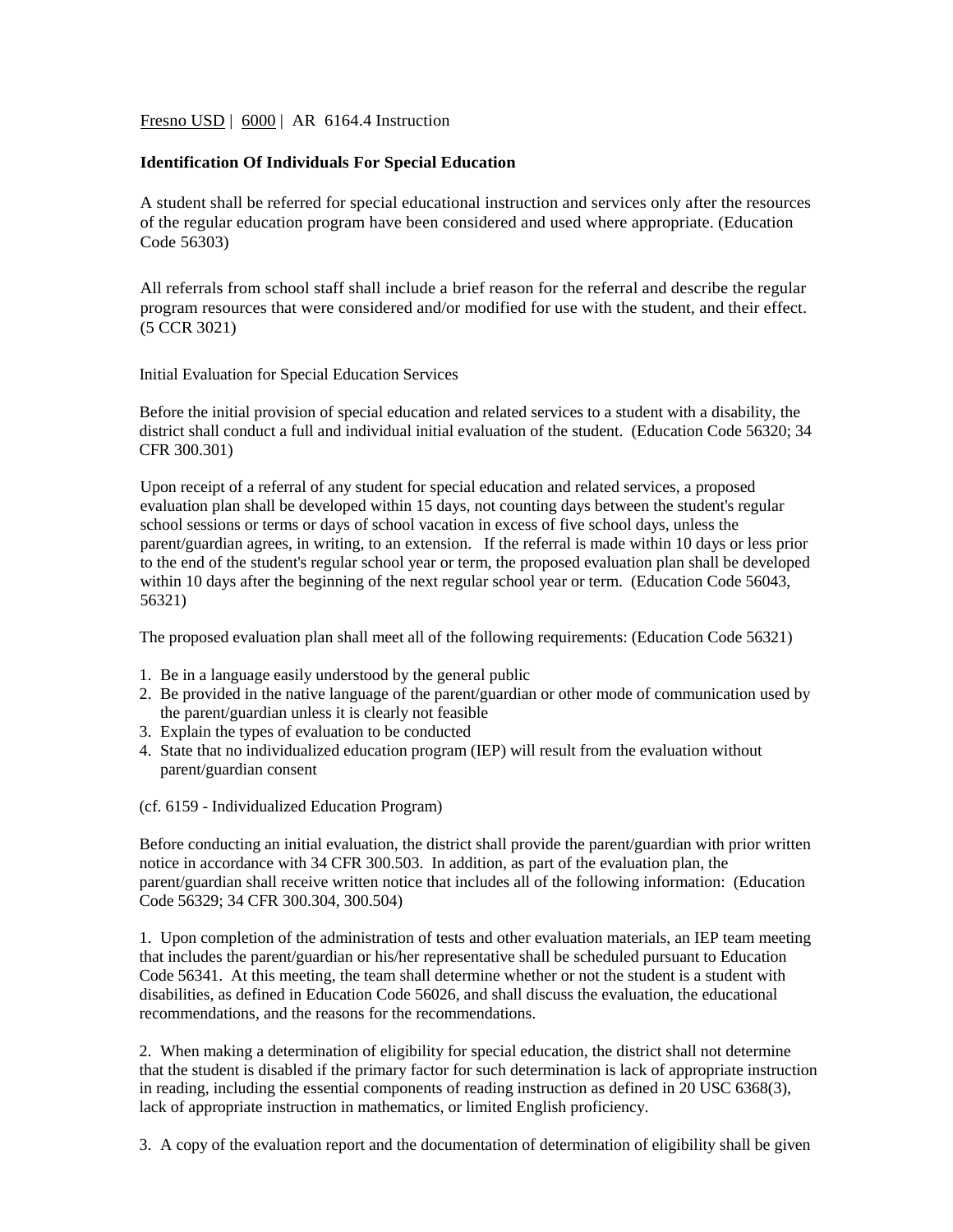to the parent/guardian.

4. If the parent/guardian disagrees with an evaluation obtained by the district, he/she has the right to obtain, at public expense, an independent educational evaluation (IEE) of the student from qualified specialists, in accordance with 34 CFR 300.502. The parent/guardian is entitled to only one such evaluation at public expense each time the district conducts an assessment with which the parent/guardian disagrees.

If the district observed the student in conducting its evaluation, or if its evaluation procedures make it permissible to have in-class observation of the student, an equivalent opportunity shall apply to the IEE. This equivalent opportunity shall apply to the student's current placement and setting as well as observation of the district's proposed placement and setting, if any, regardless of whether the IEE is initiated before or after the filing of a due process hearing proceeding.

5. The district may initiate a due process hearing pursuant to Education Code 56500-56508 to show that its evaluation is appropriate. If the final decision resulting from the due process hearing is that the evaluation is appropriate, the parent/guardian maintains the right for an IEE, but not at public expense.

If the parent/guardian obtains an IEE at private expense, the results of the IEE shall be considered by the district with respect to the provision of a free appropriate public education (FAPE) to the student, and may be presented as evidence at a due process hearing regarding the student. If the district observed the student in conducting its evaluation, or if its evaluation procedures make it permissible to have in-class observation of a student, an equivalent opportunity shall apply to an IEE of the student in the student's current educational placement and setting and in any educational placement and setting proposed by the district, regardless of whether the IEE is initiated before or after the filing of a due process hearing.

6. If the parent/guardian proposes a publicly financed placement of the student in a nonpublic school, the district shall have an opportunity to observe the proposed placement and, if the student has already been unilaterally placed in the nonpublic school by his/her parent/guardian, the student in that proposed placement. Any such observation shall only be of the student who is the subject of the observation and shall not include the observation or evaluation of any other student in the proposed placement unless that other student's parent/guardian consents to the observation or evaluation. The results of any observation or evaluation of another student in violation of Education Code 56329(d) shall be inadmissible in any due process or judicial proceeding regarding FAPE of that other student.

- (cf. 5145.6 Parental Notifications)
- (cf. 6159.1 Procedural Safeguards and Complaints for Special Education)
- (cf. 6164.41 Children with Disabilities Enrolled by their Parents in Private School)

Parent/Guardian Consent for Evaluations

Upon receiving the proposed evaluation plan, the parent/guardian shall have at least 15 days to decide whether or not to consent to the initial evaluation. The district shall not interpret parent/guardian consent for initial evaluation as consent for initial placement or initial provision of special education services. (Education Code 56321; 34 CFR 300.300)

Informed parental consent means that the parent/guardian: (Education Code 56021.1; 34 CFR 300.9)

- 1. Has been fully informed, in his/her native language or other mode of communication, of all information relevant to the activity for which consent is sought
- 2. Understands and agrees, in writing, to the carrying out of the activity for which his/her consent is sought and the consent describes that activity and lists the records (if any) that will be released and to whom
- 3. Understands that the granting of consent is voluntary on his/her part and may be revoked at any time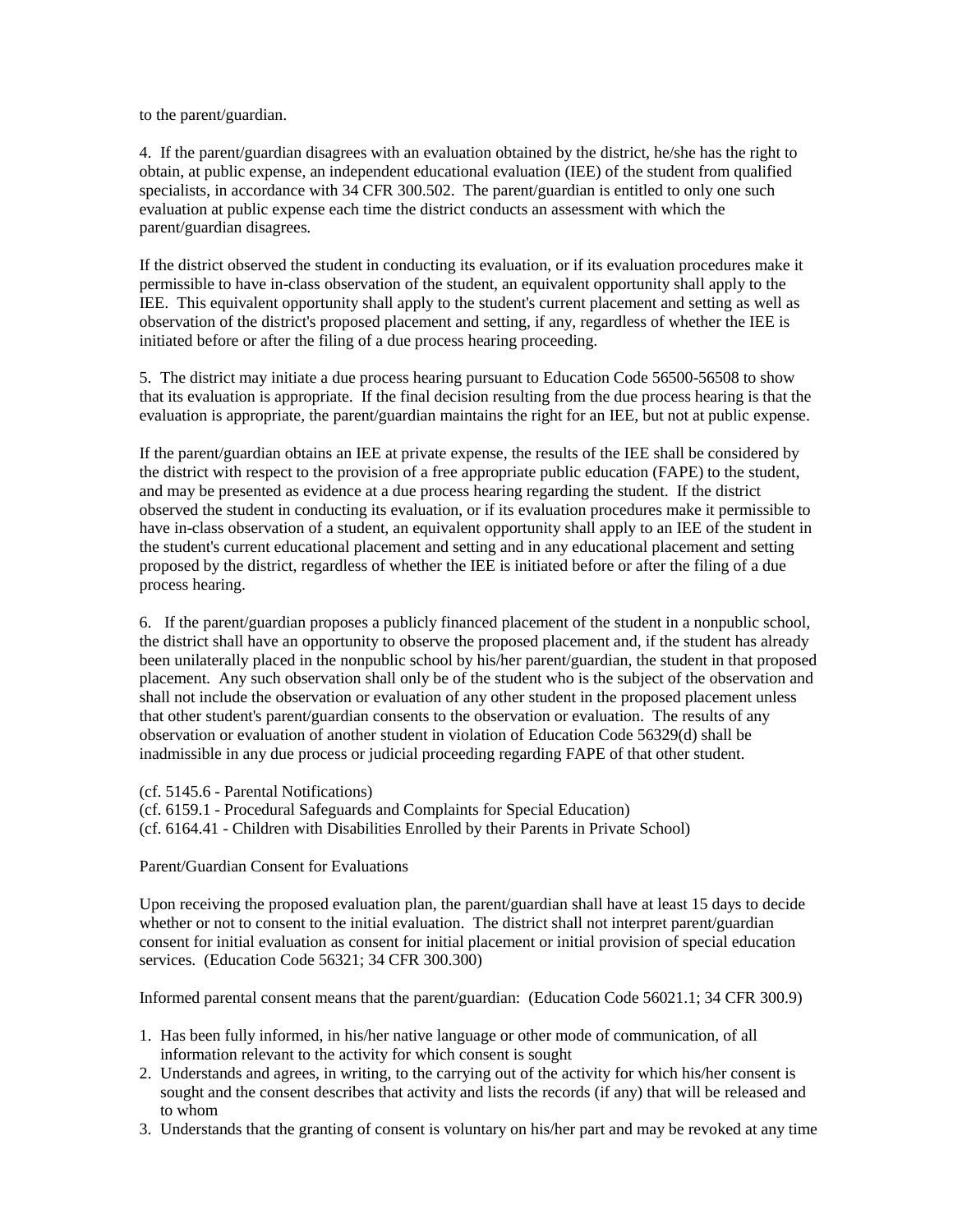4. Understands that if he/she revokes consent, that revocation is not retroactive (i.e., it does not negate an action that has occurred after the consent was given and before the consent was revoked)

The district shall make reasonable efforts to obtain the informed consent of the parent/guardian for an initial evaluation or reevaluation of a student. The district shall maintain a record of its attempts to obtain consent, including: (Education Code 56321, 56341.5; 34 CFR 300.300, 300.322)

- 1. Detailed records of telephone calls made or attempted and the results of those calls
- 2. Copies of correspondence sent to the parent/guardian and any responses received
- 3. Detailed records of visits made to the parent/guardian's home or place of employment and the results of those visits

If a parent/guardian refuses to consent to the initial evaluation or fails to respond to a request to provide consent, the district may, but is not required to, pursue an evaluation by utilizing the procedural safeguards, including the mediation and due process procedures pursuant to 20 USC 1415 and 34 CFR 300.506-300.516. (Education Code 56321; 34 CFR 300.300)

For a student who is a ward of the state and not residing with his/her parent/guardian, the district may conduct an initial evaluation without obtaining informed consent if any of the following situations exists: (Education Code 56321.1; 20 USC 1414; 34 CFR 300.300)

- 1. Despite reasonable efforts to do so, the district cannot discover the whereabouts of the parent/guardian of the student.
- 2. The rights of the parent/guardian of the student have been terminated in accordance with California law.
- 3. The rights of the parent/guardian to make educational decisions have been subrogated by a judge in accordance with California law and consent for an initial evaluation has been given by an individual appointed by the judge to represent the student.

# (cf. 6159.3 - Appointment of Surrogate Parent for Special Education Students)

The district need not obtain parent/guardian consent before reviewing existing data as part of an evaluation or administering a test or other evaluation that is administered to all students, unless consent is required from the parents/guardians of all students. (Education Code 56321; 34 CFR 300.300)

#### Conduct of the Evaluation

The district shall complete the determination as to whether the student is a student with a disability, conduct the initial evaluation to determine his/her educational needs, and develop an IEP within 60 days of receiving informed parent/guardian consent for the evaluation. (Education Code 56344; 34 CFR 300.300, 300.301)

The evaluation shall be conducted by qualified personnel who are competent to perform the assessment as determined by the district. (Education Code 56320, 56322)

The screening of a student by a teacher or specialist to determine appropriate instructional strategies for curriculum implementation shall not be considered to be an evaluation for eligibility for special education and related services. (34 CFR 300.302)

In conducting the evaluation, the district shall use a variety of assessment tools and strategies to gather relevant functional, developmental, and academic information about the student. The district shall also use any information provided by the parent/guardian that may assist the district in making the determination as to whether the student is a student with a disability and, if so, the necessary components of his/her IEP when the IEP is developed, including information related to enabling the student to be involved in and to progress in the general education curriculum. (34 CFR 300.304)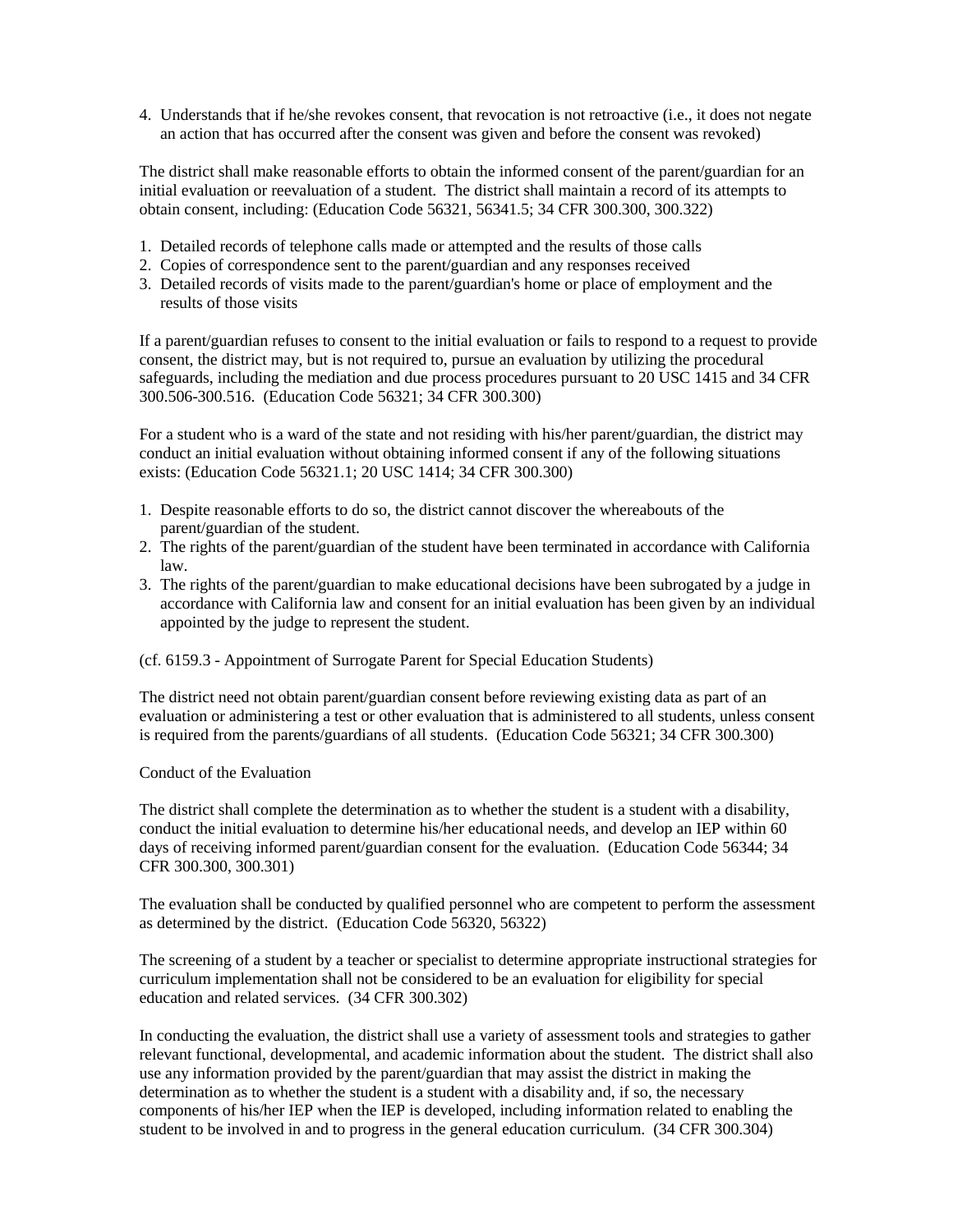The district's evaluation shall not use any single measure or assessment as the sole criterion for determining whether a student is a student with a disability and for determining the appropriate educational program for the student. The assessment shall use technically sound instruments that may assess the relative contribution of cognitive and behavioral factors in addition to physical or developmental factors. (34 CFR 300.304)

The district shall also ensure that assessments and other evaluation materials provide relevant information that assists in determining the student's educational needs and are: (Education Code 56320; 34 CFR 300.304)

- 1. Selected and administered so as not to be discriminatory on a racial, cultural, or sexual basis
- 2. Provided and administered in the language and form most likely to yield accurate information on what the student knows and can do academically, developmentally, and functionally, unless it is clearly not feasible to so provide or administer
- 3. Used for the purposes for which the assessments or measures are valid and reliable
- 4. Administered by trained and knowledgeable personnel
- 5. Administered in accordance with any instructions provided by the producer of the assessments
- 6. Tailored to assess specific areas of educational need and not merely designed to provide a single general intelligence quotient
- 7. If administered to a student with impaired sensory, manual, or speaking skills, selected and administered to best ensure that the results accurately reflect the student's aptitude or achievement level or whatever other factors the test purports to measure

Students shall be assessed in all areas related to the suspected disability, including, if appropriate, health and development, vision (including low vision), hearing, motor abilities, language function, general intelligence, academic performance, communicative status, self-help, orientation and mobility skills, career and vocational abilities and interests, and social and emotional status. When appropriate, a developmental history shall be obtained. The district shall ensure that the evaluation is sufficiently comprehensive to identify all of the student's special education and related service needs, whether or not commonly linked to the disability category in which the student has been classified. (Education Code 56320; 34 CFR 300.304)

As part of the initial evaluation and any reevaluation, the IEP team and other qualified professionals shall, if appropriate, review existing evaluation data on the student, including evaluations and information provided by the parents/guardians, current classroom-based local or state assessments and classroom-based observations, and observations by teachers and related services providers. On the basis of that review and input from the student's parent/guardian, the team shall identify what additional data, if any, are needed to determine: (Education Code 56381; 34 CFR 300.305)

- 1. Whether the student is a student with a disability, or in the case of a reevaluation, whether the student continues to have a disability, and the educational needs of the student
- 2. The present levels of academic achievement and related developmental needs of the student
- 3. Whether the student needs, or continues to need, special education and related services
- 4. Whether any additions or modifications to the special education and related services are needed to enable the student to meet the measurable annual goals set out in his/her IEP and to participate, as appropriate, in the general education curriculum

If a student has transferred from another district in the same school year or leaves this district, the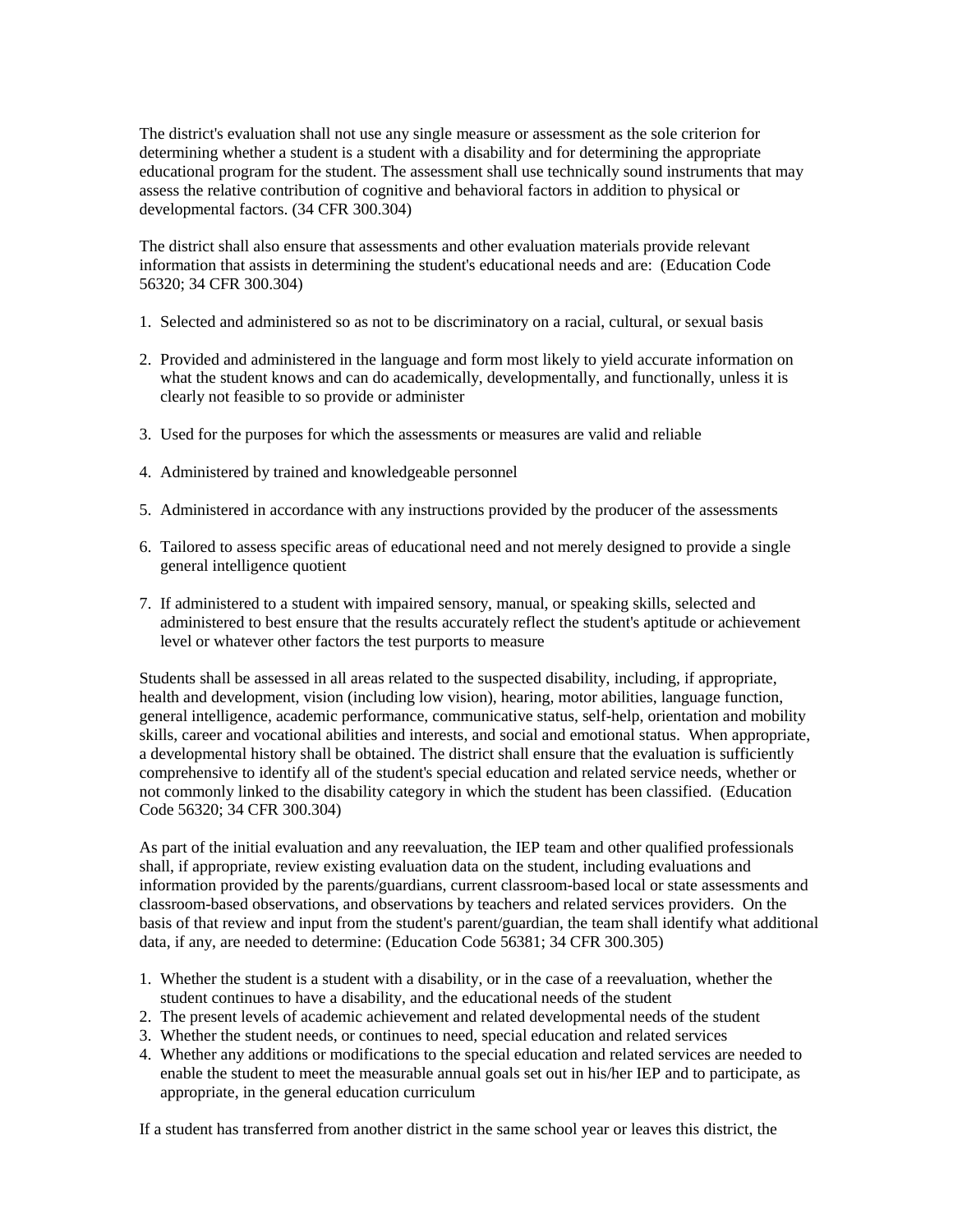district shall coordinate with the student's prior or subsequent district as necessary and as expeditiously as possible to ensure prompt completion of full evaluations. (34 CFR 300.304)

# Eligibility Determination

Upon completion of the administration of assessments and other evaluation measures, a group of qualified professionals and the parent/guardian shall determine whether the student is a student with a disability and, if so, his/her educational needs. In interpreting the data, the group shall draw information from a variety of sources, including aptitude and achievement tests, parent/guardian input, and teacher recommendations, as well as information about the student's physical condition, social or cultural background, and adaptive behavior. The group shall ensure that the information obtained from these sources is documented and carefully considered. (34 CFR 300.306)

The personnel who evaluate the student shall prepare a written report of the results of each evaluation. The report shall include, but not be limited to, the following: (Education Code 56327)

- 1. Whether the student may need special education and related services
- 2. The basis for making the determination
- 3. The relevant behavior noted during the observation of the student in an appropriate setting
- 4. The relationship of that behavior to the student's academic and social functioning
- 5. The educationally relevant health, developmental, and medical findings, if any

6. For students with learning disabilities, whether there is such a discrepancy between achievement and ability that it cannot be corrected without special education and related services

7. A determination concerning the effects of environmental, cultural, or economic disadvantage, where appropriate

8. The need for specialized services, materials, and equipment for students with low incidence disabilities, consistent with Education Code 56136

When making a determination of eligibility for special education and related services, the district shall not determine that a student is disabled if the primary factor for such determination is a lack of appropriate instruction in reading, including the essential components of reading instruction pursuant to 20 USC 6368(3), lack of instruction in mathematics, limited English proficiency, or that the student does not otherwise meet the eligibility criteria under 34 CFR 300.8(a). (Education Code 56329; 34 CFR 300.306)

If a determination is made that a student has a disability and needs special education and related services, an IEP shall be developed within a total time not to exceed 60 days, not counting days between the student's regular school sessions or terms or days of school vacation in excess of five school days, from the date of the receipt of the parent/guardian's consent for evaluation, unless the parent/guardian agrees, in writing, to an extension. (Education Code 56043; 34 CFR 300.306)

# Independent Educational Evaluation

The parents/guardians of a student with a disability have the right to obtain an IEE at public expense under the same criteria that the district uses for a district-initiated evaluation. An independent educational evaluation is an evaluation conducted by a qualified examiner who is not employed by the district. Public expense means the district either pays for the full cost of the IEE or ensures that the evaluation is otherwise provided at no cost to the parent/guardian. (Education Code 56329; 34 CFR